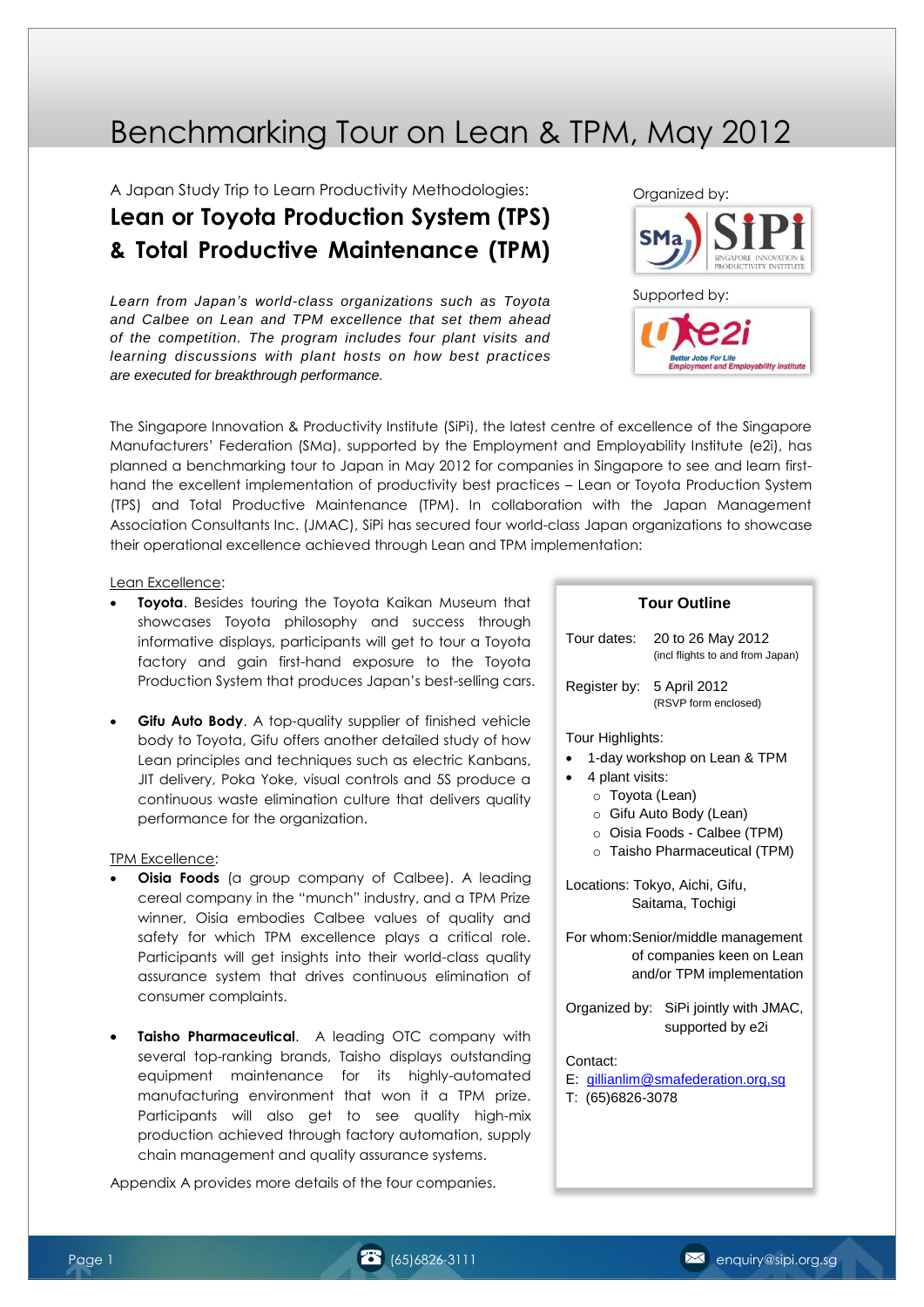## **Tour Itinerary**

| <b>Date</b>              | <b>Tour Activity</b>                                                              | Location           | <b>Remarks</b>                                        |
|--------------------------|-----------------------------------------------------------------------------------|--------------------|-------------------------------------------------------|
| 20 May '12<br>(Sunday)   | • Air transfer from Singapore to Tokyo<br>• Arrival, welcome dinner & orientation | Singapore<br>Tokyo |                                                       |
| 21 May '12               | • Training workshop on Lean & TPM<br>by JMAC                                      | Tokyo              | Consultant specialized in<br>productivity improvement |
| 22 May '12               | • Land transfer to Tochigi<br>• Visit Oisia Foods                                 | Tochigi            | TPM                                                   |
| 23 May '12               | Land transfer to Saitama<br>I۰<br>Visit Taisho Pharmaceutical<br>l.               | Saitama            | <b>TPM</b>                                            |
| 24 May '12               | • Land transfer to Aichi<br>• Visit Toyota Kaikan Museum + Toyota plant           | Aichi              | Lean                                                  |
| 25 May '12               | • Visit Gifu Auto Body<br>• Land transfer to Tokyo<br>• Farewell party            | Gifu<br>Tokyo      | Lean                                                  |
| 26 May '12<br>(Saturday) | • Air transfer from Tokyo to Singapore                                            | Tokyo<br>Singapore |                                                       |



# **Tour Benefits**

Participants in this benchmarking tour can look forward to the following takeaways:

- Gain first-hand insights to how world-class organizations achieve operational excellence, particularly through the Lean and TPM methodologies
- Understand the success factors and pitfalls of implementing Lean and TPM through learning discussions with the plant hosts
- Enhance knowledge of Lean and TPM through a training workshop by JMAC
- Leverage from the experience of other participants through networking and cross-sharing during the tour